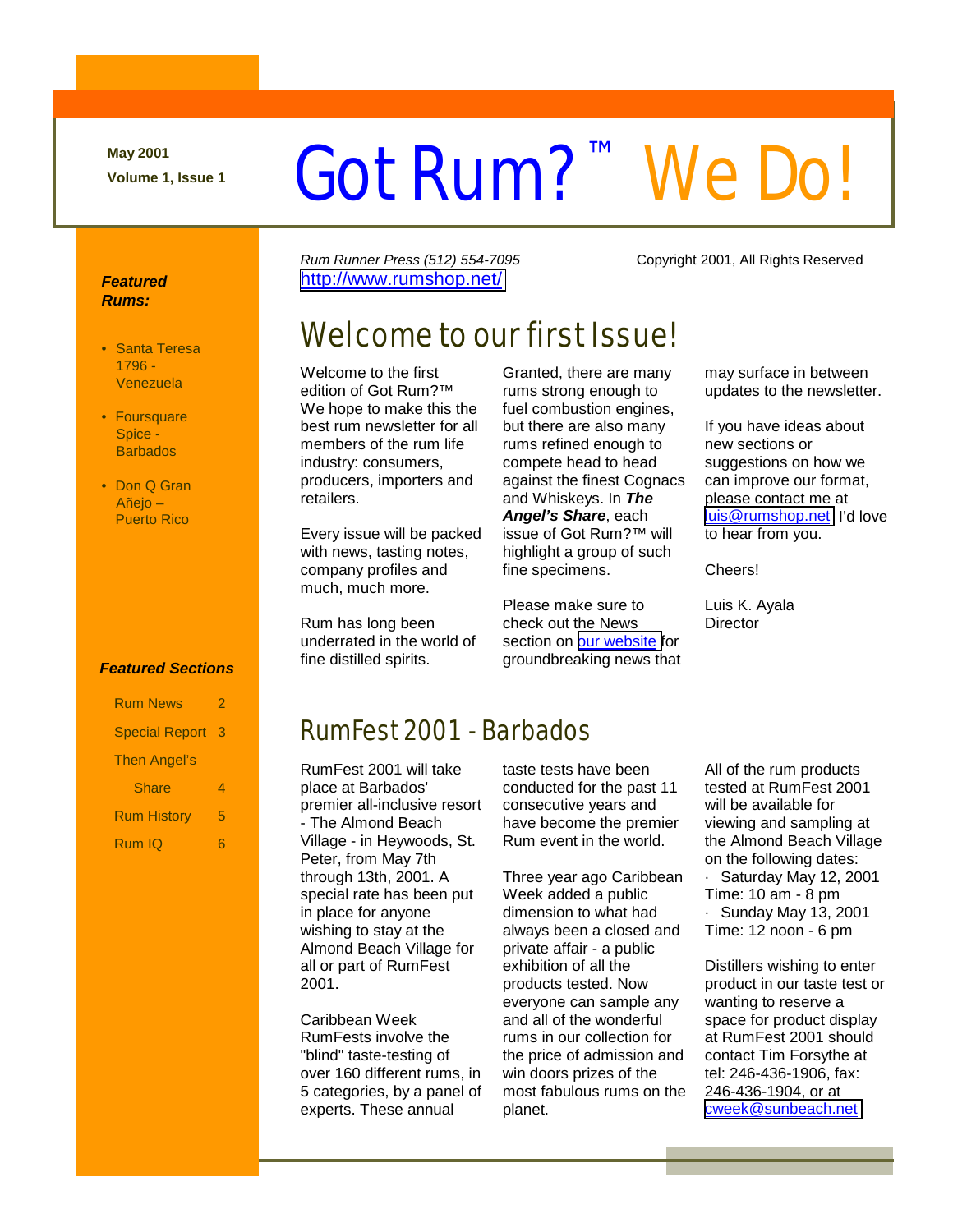#### Page 2 of 6

#### Got Rum?™



#### "The Rum Experience" Launched Successfully Rum News

"Rum surely has no better ambassador than Luis Ayala. In his hands the rich and colorful history of rum comes alive, so vividly you can almost smell and taste the properties of this truly legendary libation. From New Zealand to Barbados, Venezuela to Puerto Rico, Ayala has sampled the rums of the world to compile a definitive history of rum as well as the most

comprehensive tasting portfolio available to rum connoisseurs. Ayala speaks and writes passionately about a spirit that is as elegant and sophisticated as the world's finest cognac, brandy and bourbon.

As the cocktail culture brings us closer to rum the first and most versatile cocktail spirit - we begin to see rum's important place in mixology. The daiquiri

and the mojito are perfect starting-off points to learn about rum's finer incarnations. From the shaker to the snifter sipper, Ayala covers all types of rum and rum experiences. This book is a must for anyone who wants to learn more about rum or is already engaged in an enthusiastic affair with the world's most lively and famous spirit."

Greg Morago The Hartford Courant

*"I believe all Mankind will allow that scarcely a wholesome Spirit can be distilled than that call'd Rum; I mean as it is in itself pure and unadulterated. So far then is it preferable as a Spirit. For nobody can suppose their Spirits near so good, so wholesome, as those produced from Sugar."* 

#### English pamphleteer, 1733



# Las Vegas Nightclub & Bar Convention

The Las Vegas Nightclub and Bar Convention (March 13-14, 2001) was great! It was very pleasant to see so many rum producers and importers there.

Even Ed Hamilton, author of "Rums of the Eastern Caribbean" was autographing copies of his books at The Spirit of Hartford's (importers of Foursquare Spice and Doorly's XO rum) booth.

Cigar and Rum aficionados were pleased to see that Cohiba -the famous cigar manufacturer- has introduced a complete line of rums into the market. Their line include 1, 3, 5 and 8 year olds plus an over proof. There is even a rumor that they are working on Ginger, Coconut and Spiced rums.

Whaler's new packaging sure attracted a lot of

attention, along with their hilarious shark hats.

Trinidad's Angostura was also there, showcasing their 1824 Premium rum among their other products. Florida-based Matusalem & Co, as well as Cruzan (USVI) were two other exhibitors not to be missed.

Next show: Miami, June 11-13 $th$ . Don't miss it!

"Rum Trilogy" underway

Shortly after the launching of "The Rum Experience", author Luis Ayala announced that he has been working on a new title: The Encyclopedia of Rum Drinks. This new title focuses on a compilation of rum drink recipes representing diverse social, economic and cultural eras.

"Rum mixology from preprohibition to modern days" said Ayala as he explained the need for such a book.

A third title, projected for Fall 2001/Spring 2002 is "American Rum," which focuses on the influence of rum in American society and culture, from the early Colonial days, through

slave trade, prohibition and through modern days.

Together with The Encyclopedia of Rum Drinks and The Rum Experience, American Rum will complete the RUM TRILOGY, the first multi-volume work ever published to promote rum.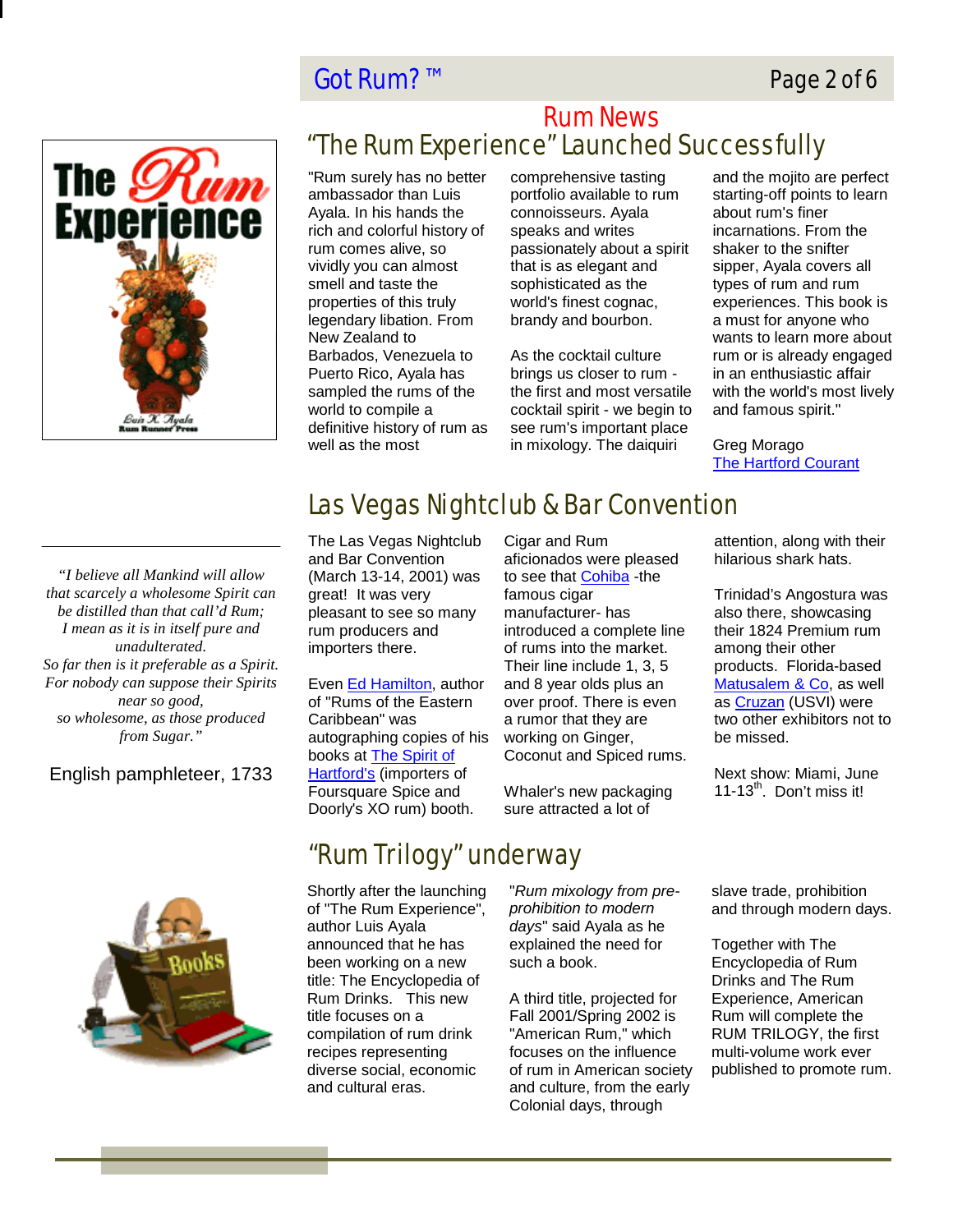#### Page 3 of 6 Got Rum?™

# Special Report: British Royal Navy Imperial Rum

"The Admiralty Board have reviewed the daily issue of rum in the light of the conditions and needs of the modern navy" stated an article published by The News on December 18, 1969. After talking about the monetary details surrounding the decision, it ended with the dreadful words: "...the daily rum issue and grog money will be abolished from Saturday, August 1, 1970."

Perhaps the most accurate and eloquent account of naval rum is found in Captain James Pack Obe's "Nelson's Blood." Rather than summarizing his description of these last moments, we offer them to you as they appear on his book. Thank you, Captain, for the vivid account.

Afloat, the most outstanding privilege fell to the guided

missile destroyer HMS Fife which, being at Pearl Harbor and close to the international date line at the time, made the last regulation Up Spirits call to be heard anywhere in the world. The grog issue was observed with exaggerated pomp and circumstance. On the ship's small flight deck American television cameras recorded the event. The rum tub of shining oak, with brightly polished lettering on its side, provided evidence of an affectionate preparation for its final duty. Slowly the ship's company began to muster, many sporting black arm bands. Some were dressed in drab mourning clothes and even Long John Silver was there with a lifeless parrot on his shoulder. This pleased the cameramen but the American reporters by their questioning, 'What's all this

fuss over a glass of rum?' obviously found it difficult to comprehend what the rum issue had meant to the British Navy.

As noon approached, a lament was played on the pipes and the men silently formed a queue by the tub. Suddenly the call came over the broadcast, "Secure. Hands to dinner, rum issue is now taking place on the flight deck". Under the eye of the officer of the day the issue began, and as tots were consumed, so the tot glasses were thrown over the ship's side in a mock gesture of farewell. When all was over, the rum breaker itself was carried aft and committed to a watery grave to the accompaniment of a twentyone-gun salute.



Today's discriminating rum drinker can own and taste a piece of Naval History. [Great](http://www.greatspirits.com/)  [Spirits](http://www.greatspirits.com/) has identified and purchased the last remaining stores of this special rum. For more information, visit their [website](http://www.greatspirits.com/) or contact them at [info@greatspirits.com](mailto:info@greatspirits.com)

### Master Blender's Corner – By Pat Davidson

For this inaugural issue, instead of an interview with a Master Blender let's consider unveiling your own hidden blending talents. Before we get into interviews with the real Master Blenders, I want you to make some of you own mistakes and successes. Then in future months when the Master Blenders are touting their successes, their words will have more meaning for you. You can try it with as little as two rums and of course there are no limits.

A few nights ago I tried for the first time some Matusalem Grand Reserve (which by itself is an excellent premium rum) blended with some El Dorado 12 year old (another fine premium) over ice. What a nice surprise.

Three years ago, as a judge at the annual Rum Tasting Competition in Barbados, I tried something new. As part of the competition, each judge gets about one ounce of each of the rums to be tested. After tasting the samples, the wait staff usually collects all the glasses, most of them with some rum still left in them. That year I started pouring the remaining rum from my glasses into a bottle I carried with me. At the end of the evening I had the better part of a fifth worth of "leftovers." What I created that night was the "crème du la crème." A blend of the best rums from the best Master Blenders. And the result? It is a incredible blend of smoothness that I savor and drink on only the finest occasions.

Here's my suggestion. Get 2 or more of your friends together for a sampling. After admiring the blenders' hard work try coming up with some of your own blends. Make some tasting notes and make a list of the successes and why they were successes. After time you will find an intuitive knack for associating flavors that blend well with one another. When a non-rum drinker comes over and you tell them why your rum is so good, they will feel your enthusiasm and YOU will seem like the Master Blender in their eyes.

This will spike your creative nature and bring the rum experience home. In the following months when the professionals talk you will also listen with a more experienced ear.

"After time you will find an intuitive knack for associating flavors that blend well with one another."

Pat Davidson is the President of the Rum Appreciation Society. You can reach him at pat@rumshop.net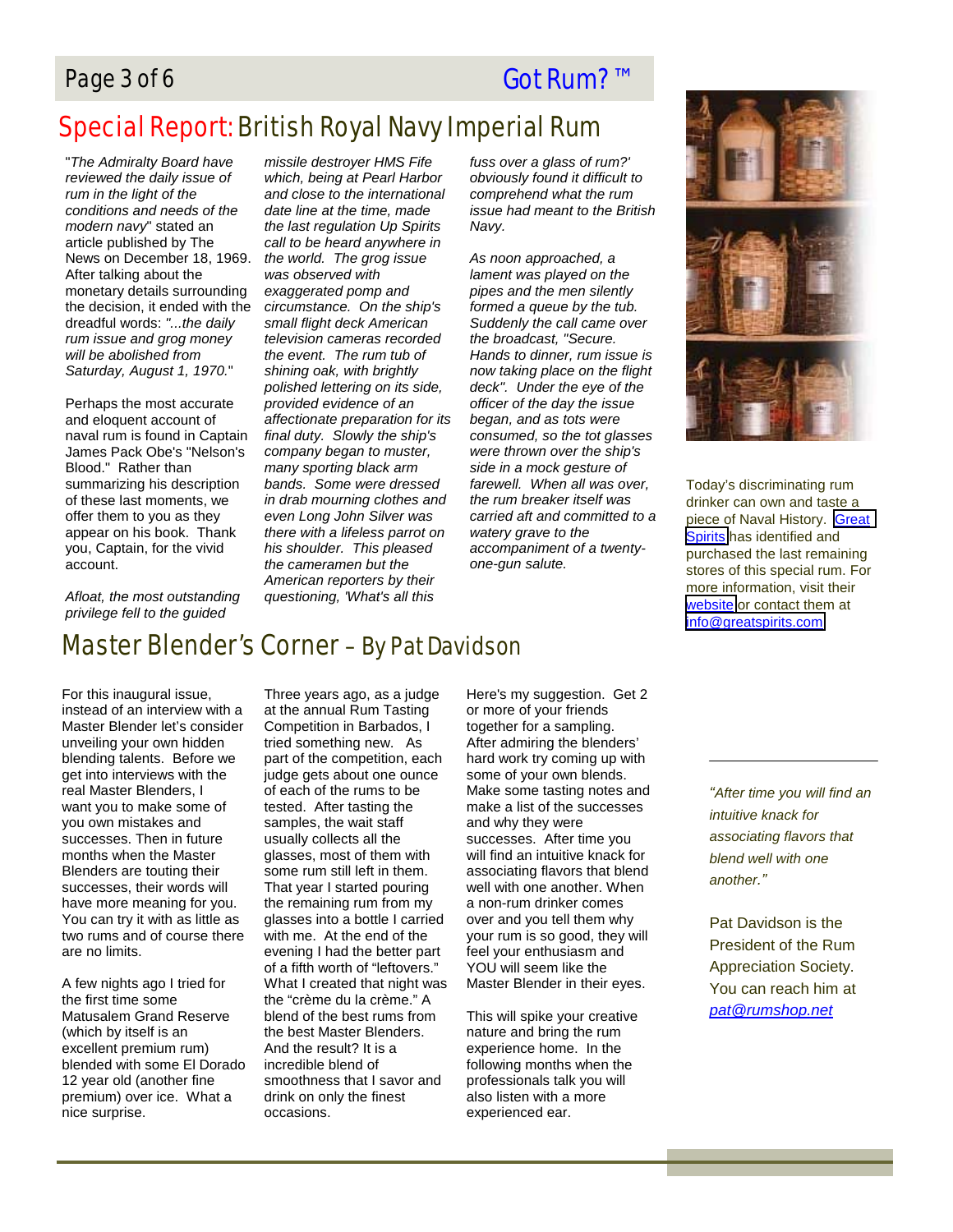#### Got Rum?™ Page 4 of 6

Santa Teresa 1796 (Solera, 80-proof). Captivating amber color with an aromatic and slightly fruity nose. Rich and complex, slightly sweet but well-refined with a light yet smooth oak finish. An excellent example of what a Premium Rum should be like, a personal favorite.

> Excerpt from The Rum Experience

# The Angel's Share

#### Santa Teresa 1796 - Venezuela

The rum-making tradition at the Hacienda Santa Teresa dates back two centuries, to a time when the enterprising colonizers plowed for the first time its fertile soil and planted the first sugarcanes. It was the year of 1796, a year that would mark the beginning of a continuous effort to produce the fine rums Santa Teresa is famous for.

The sugarcane is grown in

the fertile valleys of Aragua, in the heart of Venezuela. Once harvested and processed, it is transported to Santa Teresa's modern distillery. It is here where the master blenders, with the help of modern equipment, transform the raw material into world-renown Venezuelan rum.

Santa Teresa successfully operates one of the most modern distilleries in the

world, with processes such as molasses clarification and pasteurization, continuous fermentation, yeast recycling, hydro-selective distillation and a waste treatment plant, all incorporated into a computerized monitoring system.

The Hacienda Santa Teresa has carefully restored the old train station "El Consejo," which is now open to visitors and tourists.



Don Q Grand Añejo (3 to 12-year, 80-proof). Special family reserve. In its nose, wood and soft notes, resulting from the lengthy contact between the rum and the cask, anticipate the perfect balance between sweetness and dryness that pleases the drinker.

> Excerpt from The Rum Experience

# Foursquare Spice - Barbados

Foursquare Spiced Rum is produced at the Foursquare Distillery adjoining the Foursquare Plantation in Barbados.

In 1996, the old sugar cane facility was completely restored by taking the old and combining it with new technology to create the showplace distillery of the island of Barbados. The facility is 100% environmentally green and friendly. It is also the only remaining Barbadian owned rum manufacturer in Barbados.

Foursquare Spice received the Silver Medal in the rum category at the International Wines and Spirits Competition in

# Don Q Gran Añejo

The Serrallés story began in 1865 on the Hacienda Mercedita sugar plantation near the city of Ponce on Puerto Rico's south coast. That year, don Juan Serrallés, the son of a Spaniard who had settled in the area, produced his first few casks of rum using a still he had imported from France.

Today, more than a century later, don Juan's greatgrandson, Félix Juan Serrallés, Jr., presides over the company that now

produces and distributes over 60% of the rum sold on the island.

Serrallés took its big leap forward in 1985 when it acquired the assets of Puerto Rico Distillers, Inc., a subsidiary of the giant Canadian liquor firm Joseph E. Seagram and Sons Ltd. The acquisition of Seagram's manufacturing facilities in the towns of Camuy and Arecibo, as well as the brand names sold locally by that firm (Palo Viejo, Ron Llave and Granado), enabled Serrallés

London and a Silver Medal winner at the San Francisco Spirits competition in September 2000. For more information, please contact [The Spirit Of](http://www.spiritofhartford.com/)  [Hartford](http://www.spiritofhartford.com/) at:

PO Box 260730, Hartford, CT 06126 (860) 404-1776 voice (860) 404-1777 fax

to more than double its sales volume. In addition, Serrallés acquired the right to manufacture and distribute the Ronrico and Captain Morgan brands in Puerto Rico and several other Caribbean Islands while also producing Ronrico and Captain Morgan for distribution by Seagram's in the United States.

The company's Castillo Serrallés serves as both Museum and visitor center. Separate distillery tours are available upon request.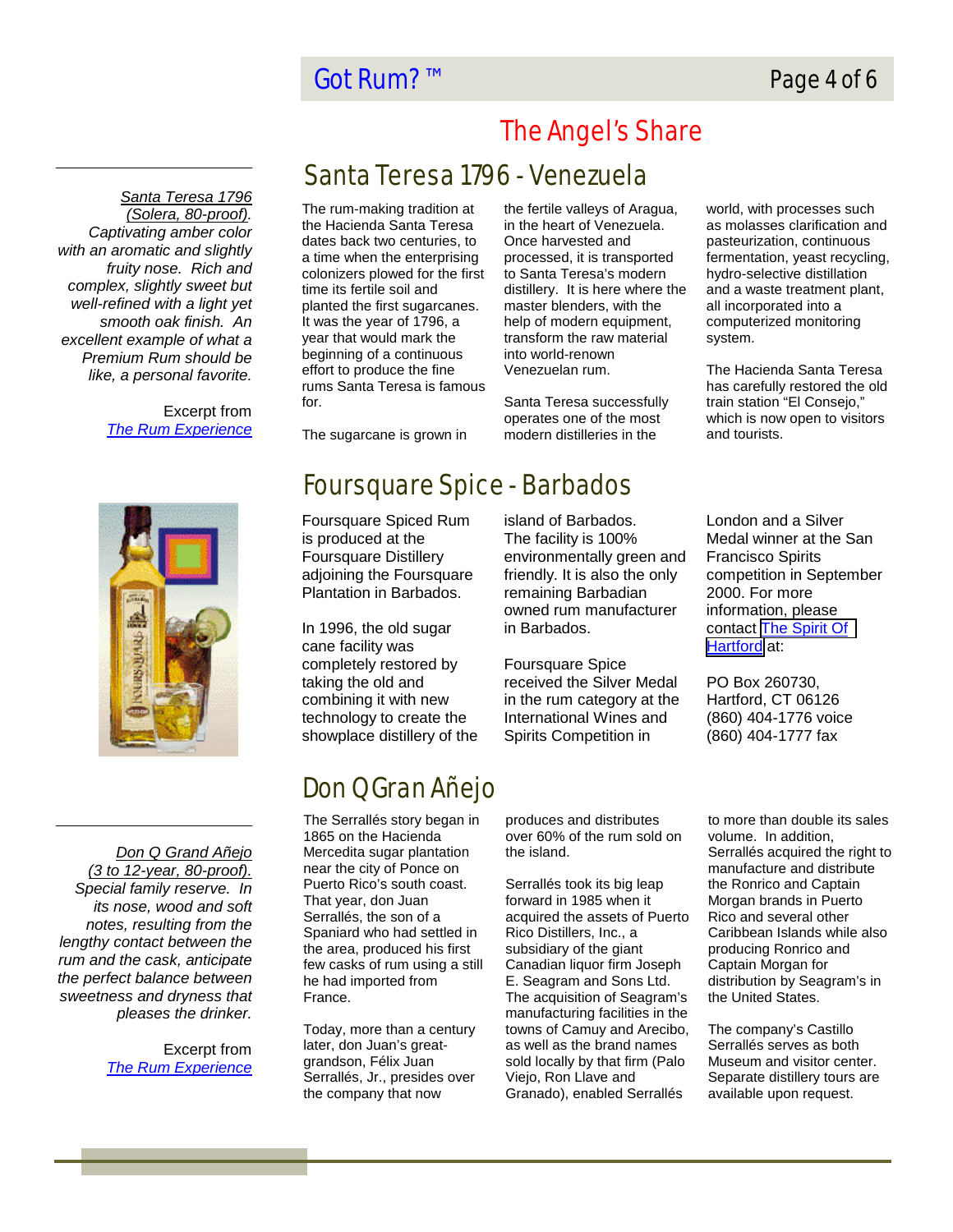# Rum In History – A look at Prohibition, Part I

As Prohibition went into effect, enforcement personnel were ready. The daunting task of enforcing the new law was assigned to the Treasury Department, which included: Customs Service, Coast Guard, prohibition agents, plus other divisions of the Internal Revenue Bureau.

Authorities expected few violations, since the penalties under the Volstead Act were severe (arrest, business closures, etc.). At first, even the "wets" expected prohibition to do exactly what its name implied. Once legally banned, however, liquor gained desirability, as old drinkers refused to be denied, if they could help it, and new drinkers enjoyed the thrill associated with

possessing and partaking of the forbidden fruit. A common practice among arrested individuals was to demand a trial by jury. Since the anti Prohibition sentiment was strong among the population, few convictions ever came this way.

Thousands of people all over the country risked arrest by selling liquor under cover. Otherwise law-abiding citizens patronized the new speakeasies, who appeared everywhere, and thus became lawbreakers. Others were inspired by the scarcity to create their own liquor, almost invariably ending up with awful stuff.

Since the Department of Justice expected to see only a handful of violations to the

Volstead Act, it made no particular preparations. Much to their surprise, it only took a couple of months to completely overwhelm the Federal courts throughout the country. During the first six years, prohibition agents alone made 313,940 arrests for suspected violations!

The criminal element grew rapidly by controlling the distribution and sale of liquor in the cities and by financing nightclubs, syndicates and liquor wars. This upsurge in the underworld was definitely prohibition's most vicious side effect. The organized criminals quickly gained control of the sea, creating one of the greatest problems of the period, one of particular concern to the U.S. Coast Guard.



Coast Guard Lt. L. W. Perkins of the Seneca fires on men in a fleeing motorboat on Rum Row

#### Bartender's Corner – By Pat Davidson

Some of the rum drinkers I know are offended when they see people consuming rum in mixed drinks. "Rum has to be drank straight" some of them utter. In some cases the reaction is well justified. On the other hand, there are a lot of "low quality" rums on the market that really have no merit on their own except a label that claims its heritage to sugar cane. In the upcoming book called "The Encyclopedia of Rum Drinks," Luis Ayala has included over a thousand different rum drink recipes. A lot of trial and error was involved in the creation of all these recipes. This fact should not be overlooked simply because of a pre-determined attitude towards mixed drinks. Obviously some mixes are better than others. I will mix

rum differently for different times of the year. A light (not necessarily white) rum in a mojito is a great summer drink. An eggnog with a heavy pot still rum on a cold winter night is terrific. If you can find it, coconut water with rum is also outstanding.

One area that is generalized under an umbrella title is the famous "Rum and Coke." Pepsi-Cola, Coca-Cola and RC-Cola (and their three diet versions) are the most well known, at least here in the United Sates. Each one delivers a completely different taste.

The purpose of this Bartender's Corner edition is to remind you to revisit old, sometimes forgotten drinks such as the "Rum and Coke."

I personally prefer RC over the other colas, unless I am in Mexico. The coke there is bottled using a different formula, one with more raw sugar taste, which goes terrific with rum. The standard has long been to use white rums when mixing drinks, but most of the golden and many of the premiums add variety and flavors you need to experience. Very often, when offering rum drinks to guests at my house, I have heard "no thanks, I don't drink rum." After a few rum and cokes made with my favorite premium rum and RC Cola and these "non rum drinkers" are hooked forever. So experiment with different rums and colas, after a little bit of "research" you'll be on your way to surprising all your friends at your next gathering.

"After a few rum and cokes made with my favorite premium rum and RC Cola, and these 'non rum drinkers' are hooked forever"

Pat Davidson is the President of the Rum Appreciation Society. You can reach him at pat@rumshop.net